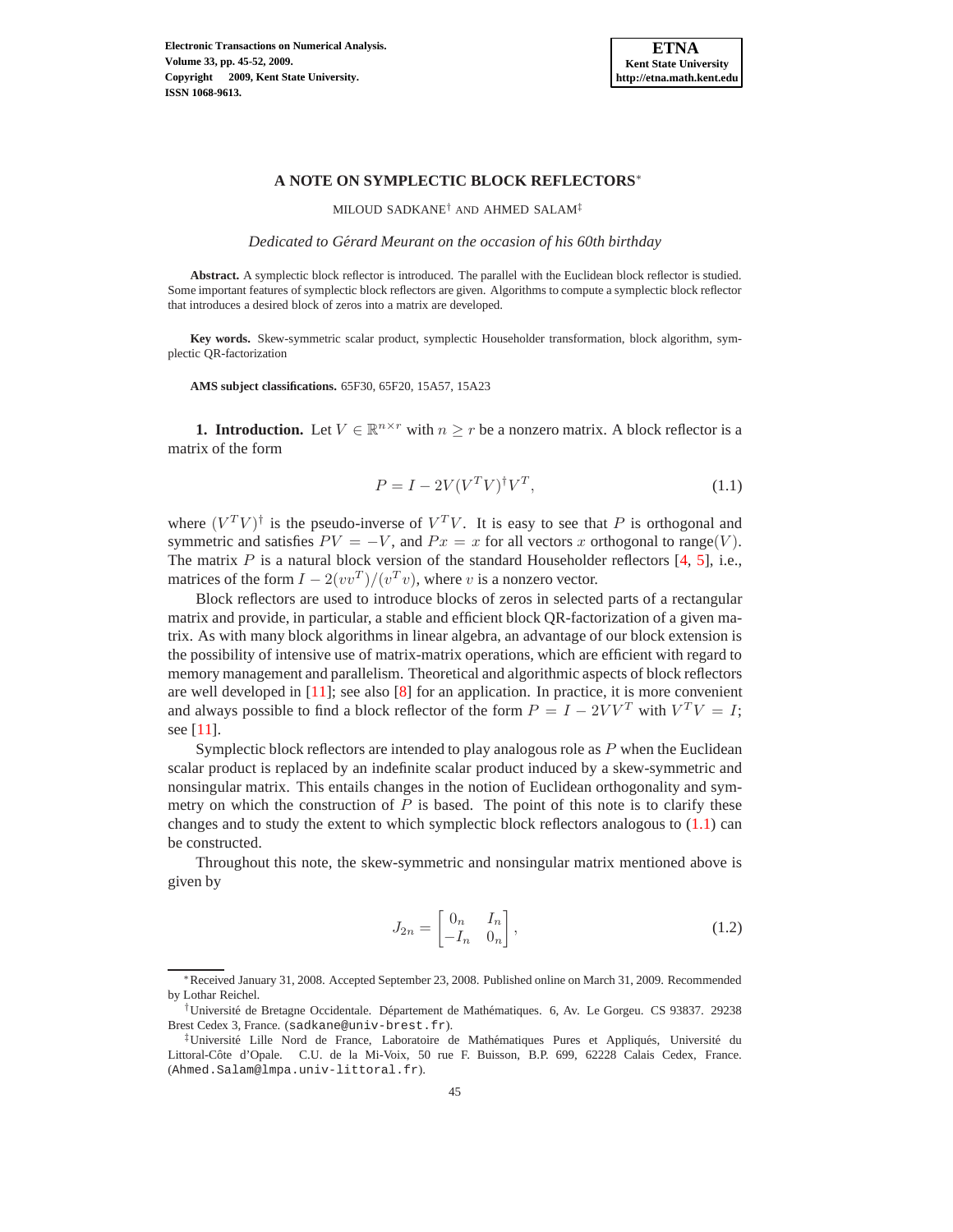where  $0_n$  and  $I_n$  are the zero and identity matrices of order n, respectively. Note that  $J^T$  =  $J^{-1} = -J$ . The induced skew-symmetric scalar product is defined by

$$
(x,y)_J = x^J y, \quad \forall x, y \in \mathbb{R}^{2n},\tag{1.3}
$$

where  $x^J = x^T J_{2n}$  is the adjoint of x with respect to  $(\cdot, \cdot)_J$ . The adjoint of a matrix  $A \in \mathbb{R}^{2n \times 2m}$  with respect to  $(\cdot, \cdot)_J$  is defined by

$$
A^{J} = J_{2m}^{T} A^{T} J_{2n} \in \mathbb{R}^{2m \times 2n}.
$$

It is the unique matrix that satisfies

$$
(Ax, y)_J = (x, A^J y)_J, \quad \forall x \in \mathbb{R}^{2m}, \forall y \in \mathbb{R}^{2n}.
$$

It is easy to see that:

• If  $A, B \in \mathbb{R}^{2n \times 2m}$ , then  $(A + B)^J = A^J + B^J$ ,  $(A^J)^T = (A^T)^J$ ,  $(A^J)^J = A$ , and  $(A^J)^\dagger = (A^\dagger)^J$ .

• If  $A \in \mathbb{R}^{2n \times 2k}$ ,  $B \in \mathbb{R}^{2k \times 2m}$ ,  $x \in \mathbb{R}^{2k}$ , then  $(AB)^J = B^J A^J$  and  $(Ax)^J = x^J A^J$ . A matrix  $A \in \mathbb{R}^{2n \times 2m}$  such that  $A^{J}A = I_{2m}$  is said to be symplectic. A matrix  $A \in \mathbb{R}^{2n \times 2n}$ such that  $A<sup>J</sup> = A$  is said to be skew-Hamiltonian.

**2. Symplectic block reflector.** A natural generalization of [\(1.1\)](#page-0-0) to the symplectic case would be

<span id="page-1-0"></span>
$$
H = I - 2V(V^J V)^{\dagger} V^J,\tag{2.1}
$$

where  $V \in \mathbb{R}^{2n \times 2r}$ ,  $n \geq r$ . It also can be viewed as a block generalization of the symplectic Householder transformations given in [\[10\]](#page-7-4) and [\[6\]](#page-7-5). It is clear that  $H$  remains unchanged when V is replaced by VK, where  $K \in \mathbb{R}^{2r \times 2r}$  is an arbitrary nonsingular matrix.

The matrix H is skew-Hamiltonian and symplectic,  $H<sup>J</sup> = H = H<sup>-1</sup>$ . It satisfies  $Hx =$ x if x is J-orthogonal to range(V), i.e.,  $(x, v)_J = 0 \,\forall v \in \text{range}(V)$ . However, it may be that  $HV \neq -V$ , since in general  $V(V^J V)^{\dagger} V^J V \neq V$ , in contrast with  $V(V^T V)^{\dagger} V^T V = V$ . In the case  $HV \neq -V$ , H is no longer a reflector. When the matrix  $V^{J}V$  is nonsingular, then  $H = I - 2V(V^J V)^{-1}V^J$  and H satisfies  $HV = -V$ . In this case, it will be shown that H can be represented in the following interesting form:  $H = I - 2WW^{J}$ , where W is some matrix satisfying  $W^{J}W = I$ . Furthermore, necessary and sufficient conditions will be given. This form is then used to derive a block version of the SR algorithm [\[3\]](#page-7-6). Note that the matrix  $V^{J}V$  may be singular even if V has full rank. These constraints will necessarily result in some difficulties in the construction of H.

Let  $E, F \in \mathbb{R}^{2n \times 2r}$ . Assume that a symplectic block reflector (SBR) H of the form [\(2.1\)](#page-1-0) exists and satisfies  $HE = \pm F$ . Then  $(HE)^JHE = F^JF$  and  $E^JHE = \pm E^JF$ . Hence,

<span id="page-1-1"></span>
$$
E^{J}E = F^{J}F \text{ and } E^{J}F \text{ is skew-Hamiltonian.}
$$
 (2.2)

.

Unfortunately, the conditions [\(2.2\)](#page-1-1) alone do not guarantee the existence of an SBR of the form [\(2.1\)](#page-1-0) such that  $HE = \pm F$ .

EXAMPLE 2.1. Consider the symplectic linear space  $\mathbb{R}^8$  and let  $E = [e_1, e_2, e_3, e_7]$  and  $F = \left[\frac{1}{2}e_1 + \frac{1}{4}e_2, \frac{1}{3}e_1 + \frac{2}{5}e_2, -e_3, -e_7\right]$ , where  $\{e_1, \ldots, e_8\}$  denotes the canonical basis of  $\mathbb{R}^8$ . We obtain

$$
E^{J}E = F^{J}F = \begin{bmatrix} 0 & 0 & 0 & -1 \\ 0 & 0 & 1 & 0 \\ 0 & 0 & 0 & 0 \\ 0 & 0 & 0 & 0 \end{bmatrix} \text{ and } E^{J}F = F^{J}E = \begin{bmatrix} 0 & 0 & 0 & 1 \\ 0 & 0 & -1 & 0 \\ 0 & 0 & 0 & 0 \\ 0 & 0 & 0 & 0 \end{bmatrix}
$$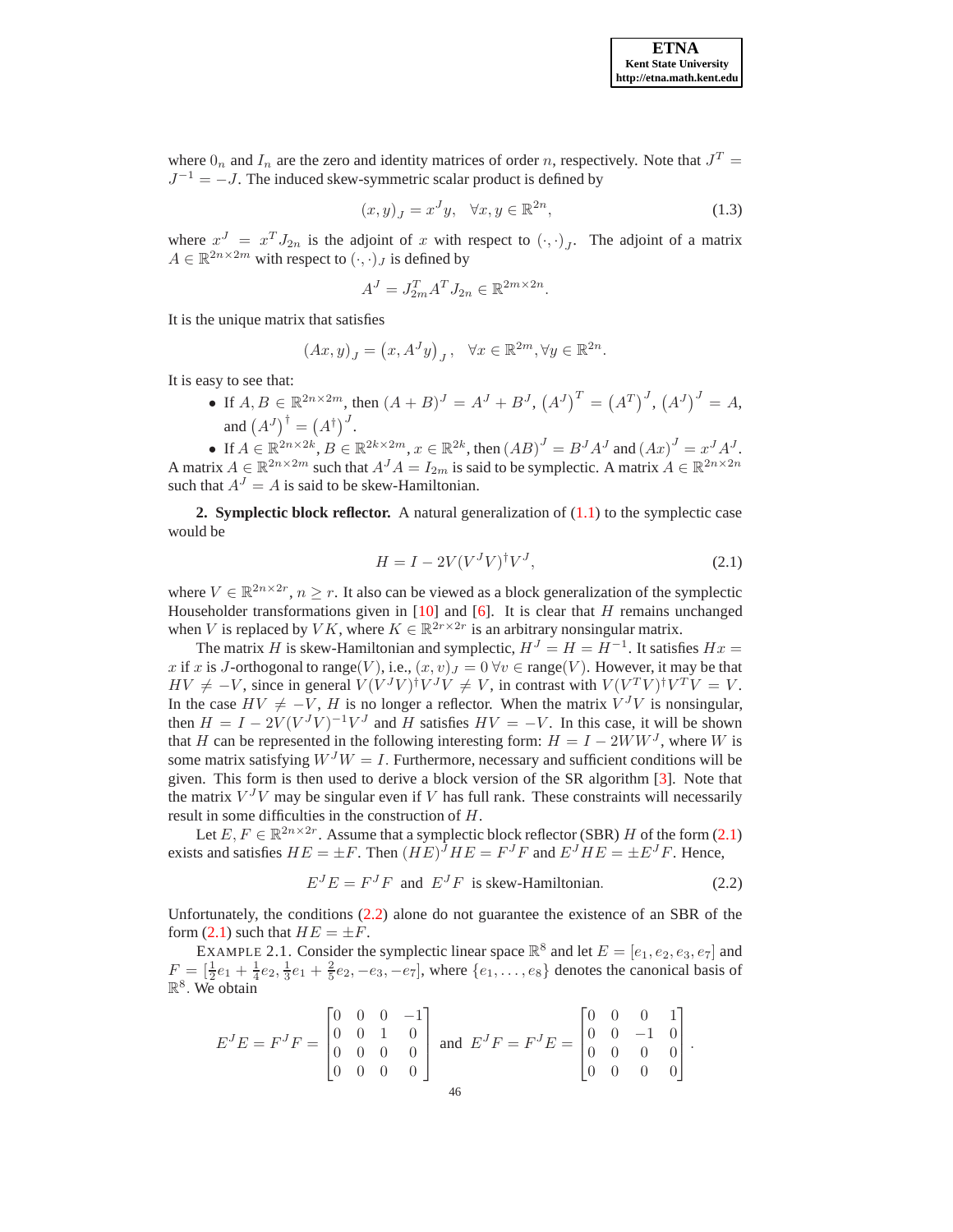Thus, the conditions [\(2.2\)](#page-1-1) are satisfied.

Suppose now that there exists  $V \in \mathbb{R}^{8 \times 4}$  of full rank, such that  $HE = F$ , where H is the SBR given by  $H = I - 2V(V^J V)^{\dagger} V^J$ . Since rank $(E - F) = 4$ , it follows that  $V = (E - F)K$ , where K is any 4 × 4 nonsingular real matrix. There is no loss of generality to take  $K = I$  and  $H = I - 2(E - F)((E - F)^J(E - F))^{\dagger}(E - F)^J$ . A simple calculation gives

$$
HE = [e_1, e_2, -e_3, -e_4] \neq F.
$$

Note that the matrix  $V = E - F$  satisfies

$$
V(V^{J}V)^{\dagger}V^{J}V = [0, 0, 2e_3, 2e_7] \neq V = \left[\frac{1}{2}e_1 - \frac{1}{4}e_2, -\frac{1}{3}e_1 + \frac{3}{5}e_2, 2e_3, 2e_7\right].
$$

Some necessary and/or sufficient conditions that ensure the existence of  $H$  are given in the following propositions.

PROPOSITION 2.2. Let  $Z \in \mathbb{R}^{2n \times 2r}$  and  $\mathcal{Z} = \text{range}(Z)$  be such that

<span id="page-2-1"></span><span id="page-2-0"></span>
$$
\mathcal{Z} \cap \mathcal{Z}^{\perp_J} = \{0\},\tag{2.3}
$$

*where*  $\perp$ <sub>*I*</sub> *denotes orthogonality with respect to*  $(.,.)$ <sub>*I*</sub>. *Then* 

$$
Z(Z^J Z)^{\dagger} Z^J Z = Z.
$$

*Moreover, if* Z *is full rank, then* Z <sup>J</sup>Z *is nonsingular.*

*Proof.* The proof follows from the fact that  $I - (Z<sup>J</sup>Z)<sup>†</sup>(Z<sup>J</sup>Z)$  is the orthogonal projection onto  $\text{Null}(Z^JZ)$ , see, e.g., [\[12,](#page-7-7) Chap. III], and that, due to [\(2.3\)](#page-2-0),  $\text{Null}(Z^JZ) \subset \text{Null}(Z)$ . Note that the inclusion Null $(Z)$   $\subset$  Null $(Z<sup>J</sup>Z)$  is always true. Therefore Null $(Z<sup>J</sup>Z)$  = Null(Z), and hence  $Z(I - (Z^{J}Z)^{\dagger} (Z^{J}Z)) = 0$ . Let  $x \in \mathbb{R}^{2r}$  be such that  $Z^{J}Zx = 0$ . From [\(2.3\)](#page-2-0), it follows that  $Zx = 0$ ; and since Z is full rank, one gets  $x = 0$ .

<span id="page-2-2"></span>REMARK 2.3. It is interesting to note that  $(2.3)$  implies that

$$
\mathbb{R}^{2n} = \mathcal{Z} \oplus \mathcal{Z}^{\perp_{J}}.\tag{2.4}
$$

In fact, any  $x \in \mathbb{R}^{2n}$  can be expressed as

$$
x = Z(Z^J Z)^{\dagger} Z^J x + (I - Z(Z^J Z)^{\dagger} Z^J) x.
$$

The first term of the sum belongs to Z. From [\(2.3\)](#page-2-0), we have  $Z(Z^J Z)^{\dagger} Z^J Z = Z$ , and hence  $Z^{J}(I - Z(Z^{J}Z)^{\dagger}Z^{J}) = 0$ . Thus, the second term of the sum is in  $\mathcal{Z}^{\perp_{J}}$ .

COROLLARY 2.4. Let  $H = I - 2Z(Z^J Z)^{\dagger} Z^J$ , with  $Z \in \mathbb{R}^{2n \times 2r}$ ,  $\mathcal{Z} = range(Z)$ ,  $2r' = dim(\mathcal{Z})$  and  $\mathcal{Z} \cap \mathcal{Z}^{\perp_J} = \{0\}$ . Then there exists  $W \in \mathbb{R}^{2n \times 2r'}$ , such that  $W^J W = I$ *and*  $H = I - 2WW^{J}$ .

*Proof.* Using Proposition [2.2](#page-2-1) and Remark [2.3,](#page-2-2) H is completely determined by the following properties:  $Hx = x$  for  $x \in \mathcal{Z}^{\perp_J}$  and  $Hx = -x$  for  $x \in \mathcal{Z}$ . Due to [\(2.3\)](#page-2-0), the induced inner product on the subspace  $\mathcal Z$  is not degenerate, and hence there exists a symplectic matrix, see e.g., [\[1,](#page-7-8) [10\]](#page-7-4),  $W \in \mathbb{R}^{2n \times 2r'}$  (i.e.,  $W^{J}W = I$ ), such that  $\mathcal{Z} = range(W)$ . It follows that the matrix  $H' = I - 2WW^J$  satisfies  $H'x = x$  for  $x \in \mathcal{Z}^{\perp_J}$  and  $H'x = -x$  for  $x \in \mathcal{Z}$ . Thus  $H = H'$ .

PROPOSITION 2.5. Let  $E, F \in \mathbb{R}^{2n \times 2r}$  satisfy the conditions [\(2.2\)](#page-1-1).

• If  $\mathcal{Z}$  = range(D) satisfies [\(2.3\)](#page-2-0) with  $D = E - F$ , then the SBR  $H = I (2D(D<sup>J</sup>D)<sup>†</sup>D<sup>J</sup>$  is such that  $HE = F$ .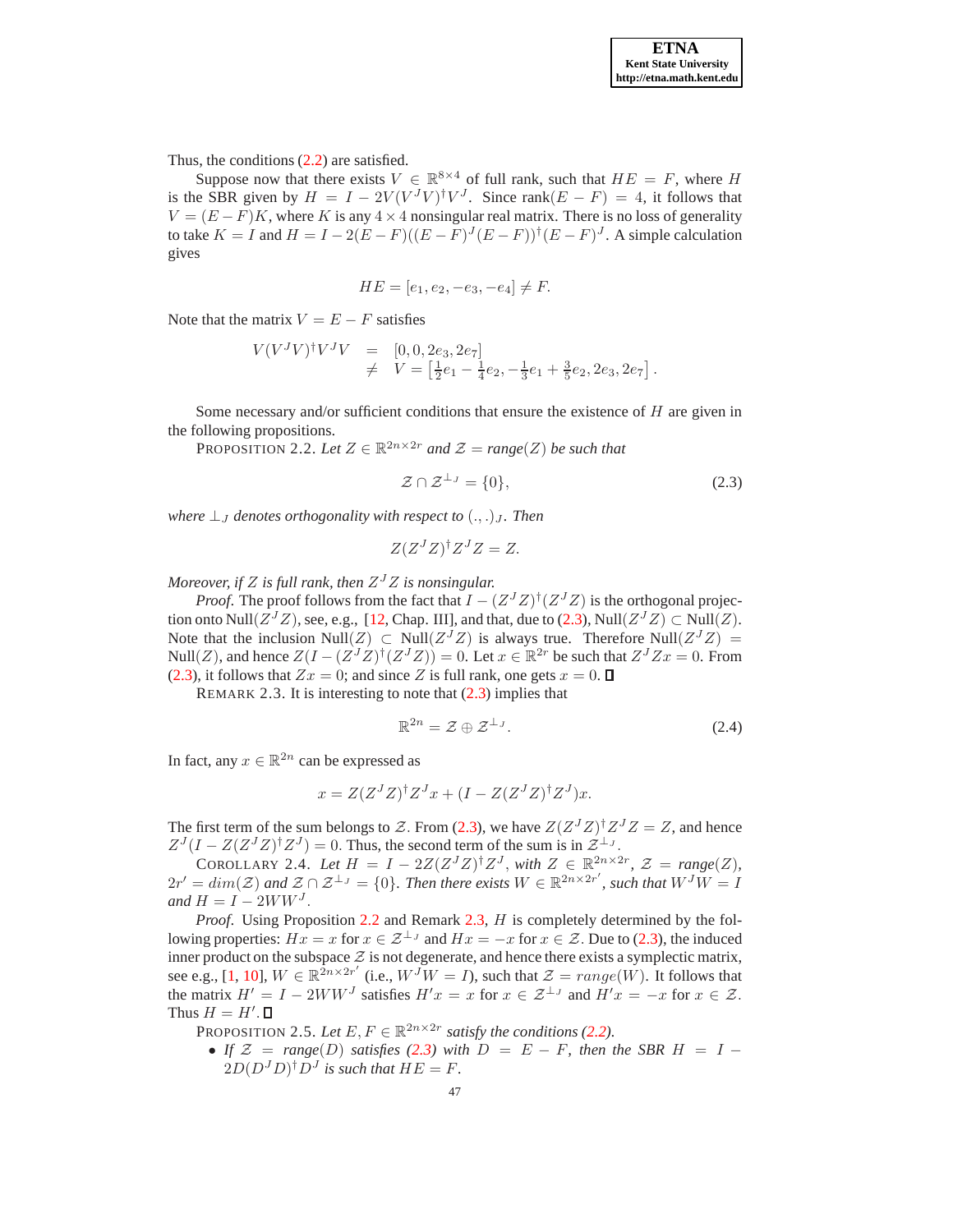• If  $\mathcal{Z} = \text{range}(S)$  satisfies [\(2.3\)](#page-2-0) with  $S = E + F$ , then the SBR  $H = I - 2S(S^J S)^{\dagger} S^J$ *is such that*  $HE = -F$ .

*Proof.* Since E and F satisfy [\(2.2\)](#page-1-1) and Z satisfies [\(2.3\)](#page-2-0), it follows that  $D^{J}S = 0$ ,  $D(D<sup>J</sup>D)<sup>\dagger</sup>D<sup>J</sup>D = D$  and  $S(S<sup>J</sup>S)<sup>\dagger</sup>S<sup>J</sup>S = S$ .

PROPOSITION 2.6. Let  $E, F \in \mathbb{R}^{2n \times 2r}$  and let H be an SBR of the form [\(2.1\)](#page-1-0). Let  $D = E - F$  and  $S = E + F$ . Then the conditions

<span id="page-3-0"></span>
$$
V(VJV)†VJD = D \text{ and } (VJV)†VJS = 0
$$
 (2.5)

*are necessary and sufficient for* HE *to equal* F*.*

*Proof.* Under the conditions  $(2.5)$ , we have

$$
2HE = (I - 2V(V^{J}V)^{\dagger}V^{J})(S + D)
$$
  
= (S + D) - 2D = S - D = 2F.

Conversely, if  $HE = F$ , then  $E = HF$  and therefore  $HS = S$  and  $HD = -D$ , which gives the conditions  $(2.5)$ .  $\Box$ 

PROPOSITION 2.7. Let  $E, F \in \mathbb{R}^{2n \times 2r}$  satisfy the conditions [\(2.2\)](#page-1-1). If  $(E - F)^J (E - F)$ *is nonsingular, then*

$$
H = I - 2(E - F) ((E - F)J (E - F))-1 (E - F)J
$$
 (2.6)

*is the unique SBR of the form*  $(2.1)$  *such that*  $HE = F$ .

*Proof.* The conditions on E and F ensure that

$$
H(E+F) = E+F \text{ and } H(E-F) = F-E.
$$

Hence,  $HE = F$ . Now let  $V \in \mathbb{R}^{2n \times r}$  and let  $\widetilde{H} = I - 2V(V^JV))^{\dagger} V^J$  be an SBR, such that  $HE = F$ . Then

$$
E - F = 2V(V^{J}V)^{\dagger}V^{J}E
$$

and

$$
(E - F)J(E - F) = 2EJ(E - F) = 4(VJE)J(VJV)†VJE.
$$

We conclude that  $V^J E$  and  $V^J V$  are nonsingular. Let  $K = 2 (V^J V)^{\dagger} V^J E$ . Then K is nonsingular and  $E - F = VK$ . Therefore,  $H = \widetilde{H}$ .  $\Box$ 

**2.1. The standard task.** Given  $E = [E_1^T E_2^T E_3^T E_4^T]^T \in \mathbb{R}^{2n \times 2r}$  with  $E_1, E_3 \in$  $\mathbb{R}^{k \times 2r}$  and  $E_2, E_4 \in \mathbb{R}^{(n-k) \times 2r}$ , the standard task consists of finding an SBR H, such that *HE* is of the form  $F = [F_1^T \circ F_3^T \circ]^T$  with  $F_1, F_3 \in \mathbb{R}^{k \times 2r}$ .

We present two approaches that accomplish this task. The first one requires an SBR of the form  $(2.1)$  and only can be applied under certain conditions. The second approach uses the product of two SBRs of the form  $(2.1)$  and always can be applied.

**2.1.1. A limited approach.** Using the symplectic Gram-Schmidt algorithm [\[9\]](#page-7-9), we may decompose  $E$  as

$$
E = SR,\t(2.7)
$$

where  $S \in \mathbb{R}^{2n \times 2q}$ ,  $q \le r$ , is symplectic and  $R \in \mathbb{R}^{2q \times 2r}$  is block upper triangular.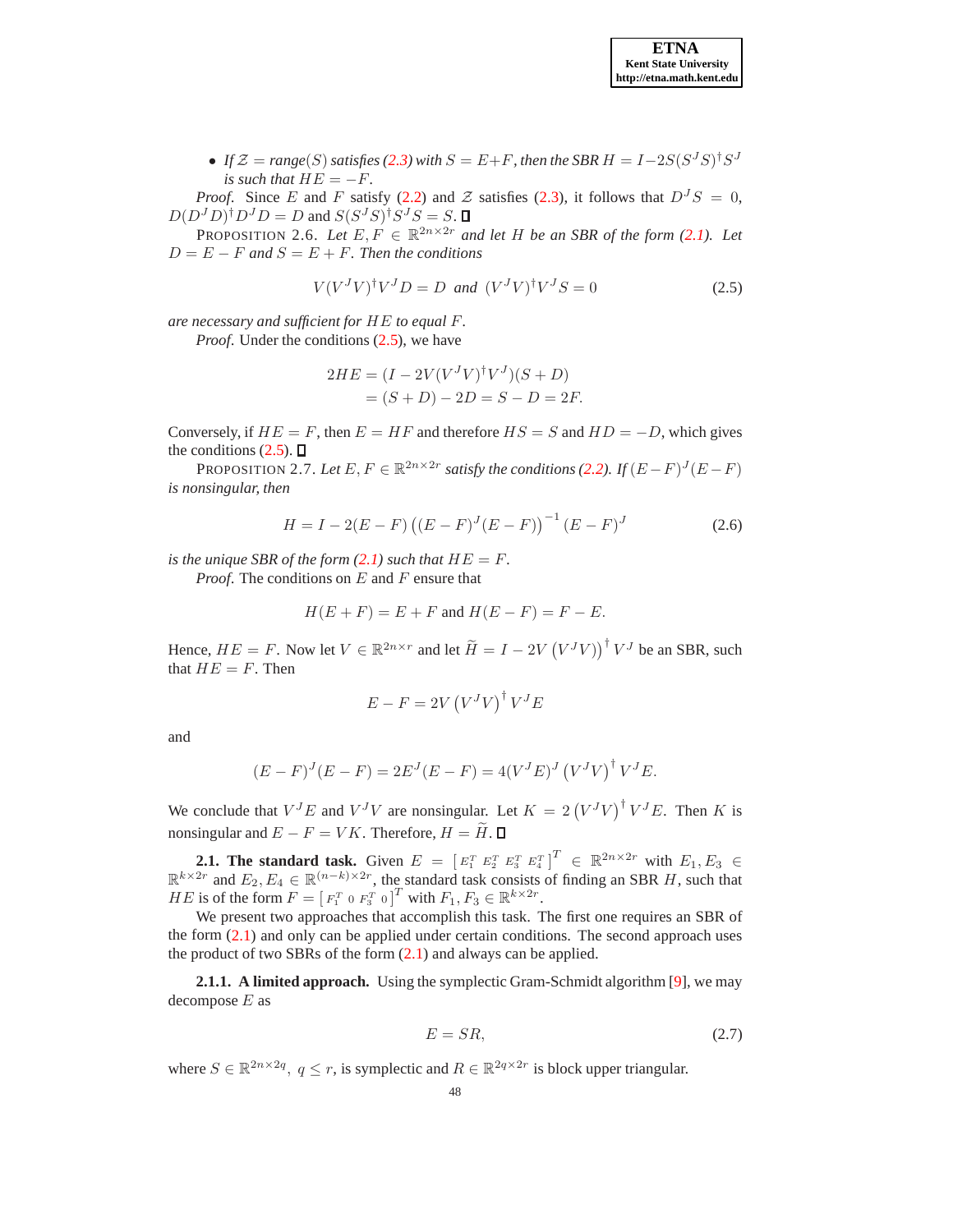Note that it is suffices to determine H, such that  $HS = Q$ , where Q has the same structure as F, since we will have  $HE = QR$ , and  $QR$  has the same structure as F.

The properties of H yield that  $S^{J}S = Q^{J}Q = I$  and that  $S^{J}Q$  is skew-Hamiltonian. If we partition S and Q conformally with E and F, i.e.,  $S = [S_1^T S_2^T S_3^T S_4^T]^T \in \mathbb{R}^{2n \times 2q}$  with  $S_1, S_3 \in \mathbb{R}^{r \times 2q}, S_2, S_4 \in \mathbb{R}^{(n-r) \times 2q}$  and  $Q = [Q_1^T \circ Q_3^T \circ]^{T}$  with  $Q_1, Q_3 \in \mathbb{R}^{r \times 2r}$ , then the conditions on  $S$  and  $Q$  become:

> $\lceil S_1$  $S_3$  $\big]$ <sup>J</sup>  $\big[ S_1$  $S_3$ 1  $^{+}$  $\lceil S_2$  $S_4$  $\left[\begin{array}{c} J \\ S_2 \end{array}\right]$  $S_4$ 1 =  $[Q_1$  $\,_{3}$  $\left[\begin{smallmatrix}J&\[1mm]Q_1\end{smallmatrix}\right]$  $\,_{3}$ 1  $(2.8)$

and

$$
\begin{bmatrix} S_1 \\ S_3 \end{bmatrix}^J \begin{bmatrix} Q_1 \\ Q_3 \end{bmatrix} = \begin{bmatrix} Q_1 \\ Q_3 \end{bmatrix}^J \begin{bmatrix} S_1 \\ S_3 \end{bmatrix} . \tag{2.9}
$$

Assume that  $\begin{bmatrix} S_1 \\ S_3 \end{bmatrix}^J \begin{bmatrix} S_1 \\ S_3 \end{bmatrix}$  has no eigenvalues on  $\mathbb{R}^- = \{x \in \mathbb{R} : x \leq 0\}$ . Then  $\begin{bmatrix} S_1 \\ S_3 \end{bmatrix}$ has a generalized polar decomposition:

$$
\begin{bmatrix} S_1 \\ S_3 \end{bmatrix} = \begin{bmatrix} Q_1 \\ Q_3 \end{bmatrix} T,
$$
\n(2.10)

where  $\left[ \begin{array}{c} Q_1 \\ Q_3 \end{array} \right]$ is symplectic and T is skew-Hamiltonian with eigenvalues that have positive real part [\[7\]](#page-7-10). Since the matrix  $I+T$  is skew-Hamiltonian, it admits a Cholesky-like decomposition of the form:

$$
I + T = L^J L; \tag{2.11}
$$

see [\[2\]](#page-7-11). Moreover, since  $I + T$  is nonsingular, so is the matrix L.

Let  $V = \frac{1}{\sqrt{2}}$  $\frac{1}{2}(S+Q)L^{-1}$ . Then it is easy to check that  $V^{J}V = I$ ,  $V^{J}S = \frac{1}{\sqrt{2}}$  $\frac{1}{2}L$ . Therefore, the SBR  $H = I - 2VV<sup>J</sup>$  is of the form [\(2.1\)](#page-1-0) and satisfies

$$
HE = F \text{ with } F = \begin{bmatrix} 2r \\ -Q_1R \\ 0 \\ -Q_3R \\ 0 \end{bmatrix} \begin{array}{c} r \\ n-r \\ r \\ n-r. \end{array}
$$

<span id="page-4-1"></span>**2.1.2. A more general approach.** First, using for example Algorithm 2 in [\[11\]](#page-7-2), we find  $G \in \mathbb{R}^{n \times p}$  with orthonormal columns and a block reflector  $P = I - 2GG^T$ , such that

<span id="page-4-0"></span>
$$
P\begin{bmatrix} E_3\\ E_4 \end{bmatrix} = \begin{bmatrix} E'_3\\ 0 \end{bmatrix}, \text{ with } E'_3 \in \mathbb{R}^{2r \times 2r}.
$$
 (2.12)

Let

$$
H_1 = \begin{bmatrix} P & 0 \\ 0 & P \end{bmatrix}.
$$
 (2.13)

The matrix  $H_1$  is an SBR of the form  $(2.1)$ . In fact, we have

$$
H_1 = I - 2V_1V_1^J \text{ with } V_1 = \begin{bmatrix} G & 0 \\ 0 & G \end{bmatrix} \in \mathbb{R}^{2n \times 2p} \text{ and } V_1^J V_1 = I. \tag{2.14}
$$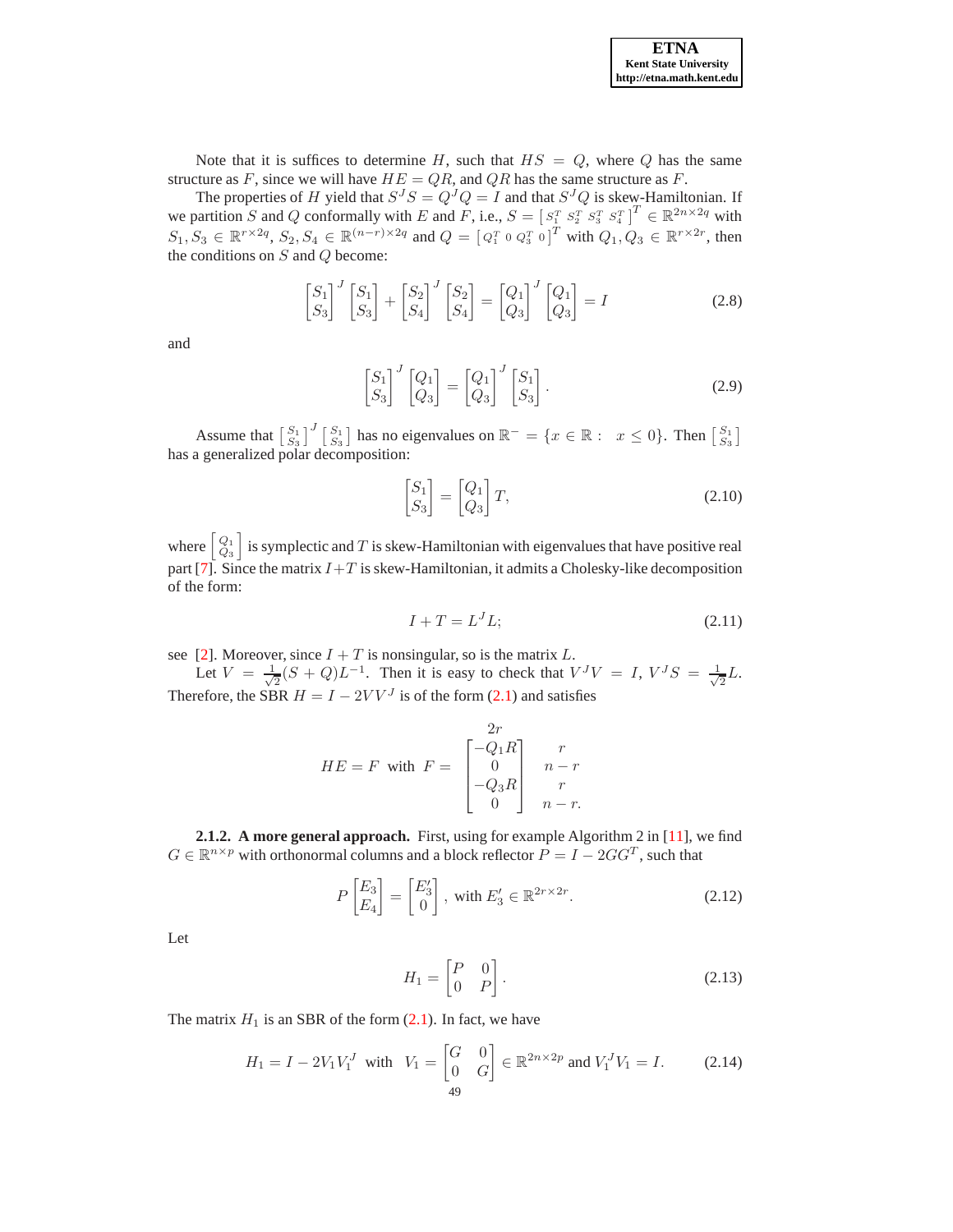Then, using the symplectic Gram-Schmidt algorithm, we may decompose  $H_1E$  as

$$
H_1 E = SR,\t\t(2.15)
$$

where  $S \in \mathbb{R}^{2n \times 2q}$ ,  $q \leq r$  is symplectic and  $R \in \mathbb{R}^{2q \times 2r}$  is block upper triangular. Due to [\(2.12\)](#page-4-0), the matrix S is of the form  $S = \begin{bmatrix} S_1^T & S_2^T & S_3^T & 0 \end{bmatrix}^T$  with  $S_1, S_3 \in \mathbb{R}^{2r \times 2q}$  and  $S_2 \in \mathbb{R}^{(n-2r)\times 2q}$ . Furthermore, the symplecticity of S reduces to that of  $\begin{bmatrix} S_1^T & S_3^T \end{bmatrix}^T$ . Let

$$
V_2 = \begin{bmatrix} S_1^T & \frac{1}{2} S_2^T & S_3^T & 0 \end{bmatrix}^T \in \mathbb{R}^{2n \times 2q}.
$$

Then it is easy to verify that

$$
V_2^J V_2 = V_2^J S = \begin{bmatrix} S_1 \\ S_3 \end{bmatrix}^J \begin{bmatrix} S_1 \\ S_3 \end{bmatrix} = I.
$$

Therefore the SBR  $H_2 = I - 2V_2 V_2^J$  is of the form [\(2.1\)](#page-1-0) and satisfies  $H_2S = \begin{bmatrix} -S_1^T & 0 & -S_3^T & 0 \end{bmatrix}^T$ . Finally, the product  $H = H_2 H_1$  is an SBR, such that

$$
HE = F \text{ with } F = \begin{bmatrix} 2r \\ -S_1R \\ 0 \\ -S_3R \\ 0 \end{bmatrix} \begin{array}{c} 2r \\ n-2r \\ 2r \\ n-2r. \end{array}
$$

Note that  $H$  is not necessarily of the form  $(2.1)$ . However, it can be written as

$$
H = I - 2V\Sigma V^J,\tag{2.16}
$$

where

$$
V = [V_1, V_2] \in \mathbb{R}^{2n \times 2(p+q)} \text{ and } \Sigma = \begin{bmatrix} 0 & -J_{2p} \\ J_{2q} & 2V_2^J V_1 J_{2p} \end{bmatrix} \in \mathbb{R}^{2(p+q) \times 2(p+q)}.
$$

**3. Application: block symplectic QR-factorization.** The technique presented in Section [2.1.2](#page-4-1) can be used to partition a matrix into block upper triangular form. It can be considered a block variant of the SR decomposition [\[3\]](#page-7-6). We illustrate the reduction where, for clarity, the matrix  $A$  is partitioned as follows

$$
A = \begin{bmatrix} A_{11} & A_{12} & A_{13} & A_{14} \\ A_{21} & A_{22} & A_{23} & A_{24} \\ A_{31} & A_{32} & A_{33} & A_{34} \\ A_{41} & A_{42} & A_{43} & A_{44} \end{bmatrix},
$$

where  $A_{1i}$ ,  $A_{3i} \in \mathbb{R}^{2r \times r}$ ,  $A_{2i}$ ,  $A_{4i} \in \mathbb{R}^{(n-2r) \times r}$ , and  $1 \leq i \leq 4$ . In the first step of the reduction, we let

$$
A_1 = \begin{bmatrix} A_{11} & A_{13} \\ A_{21} & A_{23} \\ A_{31} & A_{33} \\ A_{41} & A_{43} \end{bmatrix}
$$
  
50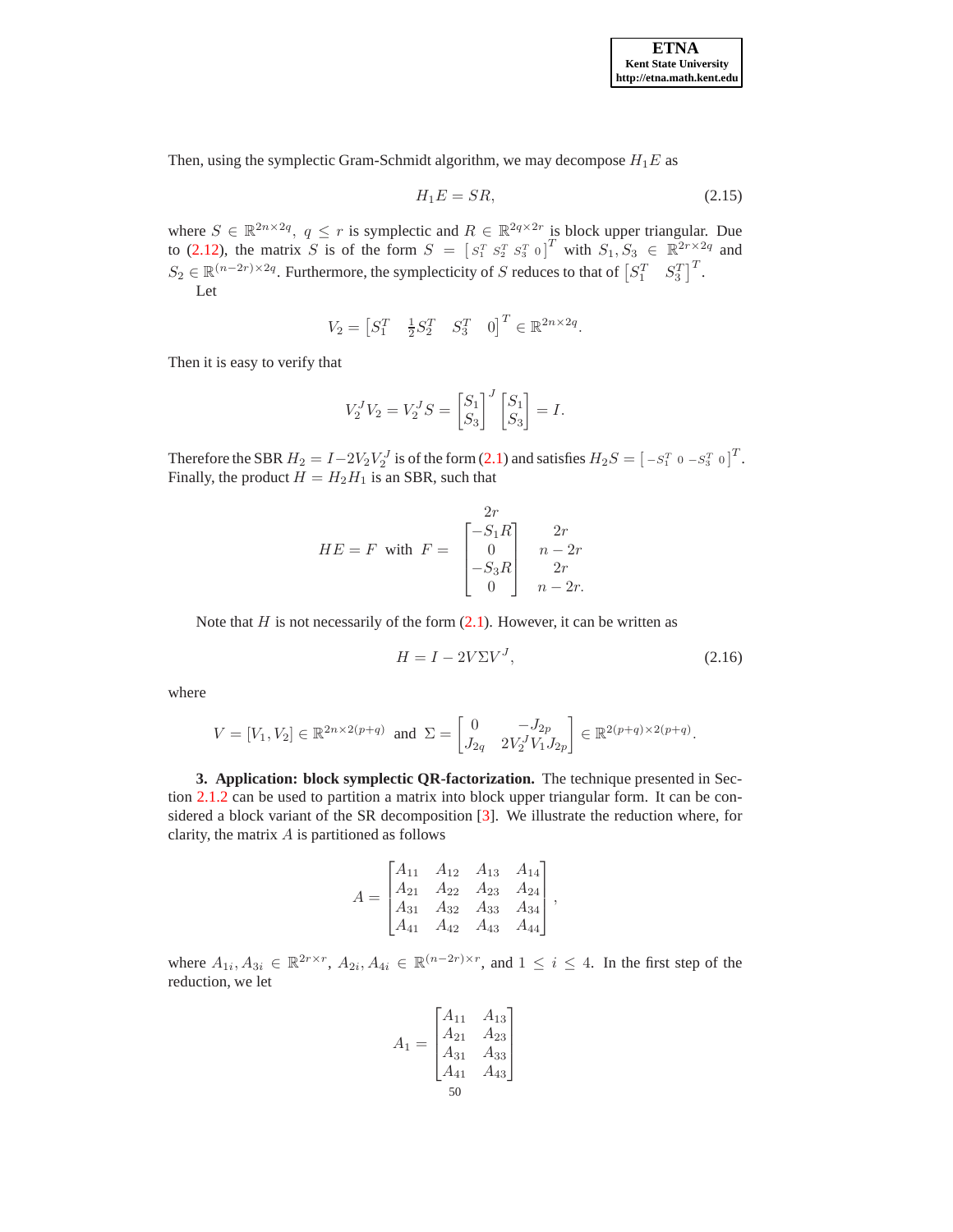and generate two SBRs,  $H_1^{(1)} = I_{2n} - 2V_1^{(1)}(V_1^{(1)})^J$  and  $H_2^{(1)} = I_{2n} - 2V_2^{(1)}(V_2^{(1)})^J$ , such that

$$
H_2^{(1)}H_1^{(1)}A_1 = \begin{bmatrix} F_{11} & F_{13} \\ 0 & 0 \\ F_{31} & F_{33} \\ 0 & 0 \end{bmatrix} \text{ with } F_{ij} \in \mathbb{R}^{2r \times r} \ i, j = 1, 4.
$$

The matrix  $H_2^{(1)}H_1^{(1)}A$  is partitioned as

$$
H_2^{(1)}H_1^{(1)}A=\begin{bmatrix} F_{11} & F_{12} & F_{13} & F_{14} \\ 0 & F_{22} & 0 & F_{24} \\ F_{31} & F_{32} & F_{33} & F_{34} \\ 0 & F_{42} & 0 & F_{44} \end{bmatrix} \text{ with } F_{2i}, F_{4i}\in\mathbb{R}^{(n-2r)\times r},\ i=2,4.
$$

In the second step, the same process is applied to the submatrix

$$
\tilde{A}_2 = \begin{bmatrix} F_{22} & F_{24} \\ F_{42} & F_{44} \end{bmatrix}
$$

to generate  $\tilde{H}_1^{(2)} = I_{2(n-2r)} - 2\tilde{V}_1^{(2)}(\tilde{V}_1^{(2)})^J$  and  $\tilde{H}_2^{(2)} = I_{2(n-2r)} - 2\tilde{V}_2^{(2)}(\tilde{V}_2^{(2)})^J$ , such that

$$
H_2^{(2)}H_1^{(2)}\tilde{A}_2=\begin{bmatrix} \tilde{F}_{22} & \tilde{F}_{24} \\ 0 & 0 \\ \tilde{F}_{42} & \tilde{F}_{44} \\ 0 & 0 \end{bmatrix}, \ \ \text{where} \ \ \tilde{F}_{ij}\in\mathbb{R}^{2r\times r}, \ i,j=2,4.
$$

Let

$$
V_1^{(2)} = \begin{bmatrix} 0_{2r \times 2p} & 0_{2r \times 2q} \\ \tilde{V}_1^{(2)}(1:n-2r,1:2p) & 0_{2r \times 2p} \\ 0_{2r \times 2p} & 0_{2r \times 2p} \end{bmatrix}, \quad V_2^{(2)} = \begin{bmatrix} 0_{2r \times 2q} & 0_{2r \times 2q} \\ \tilde{V}_2^{(2)}(1:n-2r,1:2q) & 0_{2r \times 2q} \\ 0_{2r \times 2q} & 0_{2r \times 2q} \end{bmatrix},
$$

and

$$
H_1^{(2)} = I_{2n} - V_1^{(2)} (V_1^{(2)})^J, \quad H_2^{(2)} = I_{2n} - V_2^{(2)} (V_2^{(2)})^J.
$$

Then the matrix  $H = H_2^{(2)} H_1^{(2)} H_2^{(1)} H_1^{(1)}$  is symplectic and satisfies

$$
HA = \begin{bmatrix} F_{11} & F_{12} & F_{13} & F_{14} \\ 0 & \begin{bmatrix} \tilde{F}_{22} \\ 0 \end{bmatrix} & 0 & \begin{bmatrix} \tilde{F}_{24} \\ 0 \end{bmatrix} \\ F_{31} & F_{32} & F_{33} & F_{34} \\ 0 & \begin{bmatrix} \tilde{F}_{42} \\ 0 \end{bmatrix} & 0 & \begin{bmatrix} \tilde{F}_{44} \\ 0 \end{bmatrix} \end{bmatrix}.
$$

**4. Conclusion.** The purpose of this short note is to discuss the construction of block symplectic reflectors analogous to those developed in [\[11\]](#page-7-2), where the Euclidean scalar product is replaced by a skew-symmetric scalar product. This change introduces difficulties in the construction. We investigated necessary and/or sufficient conditions for the existence and uniqueness of such reflectors. We discussed algorithms for computing a symplectic block reflector that introduces a block of zeros into a matrix and showed how to obtain a symplectic block QR factorization.